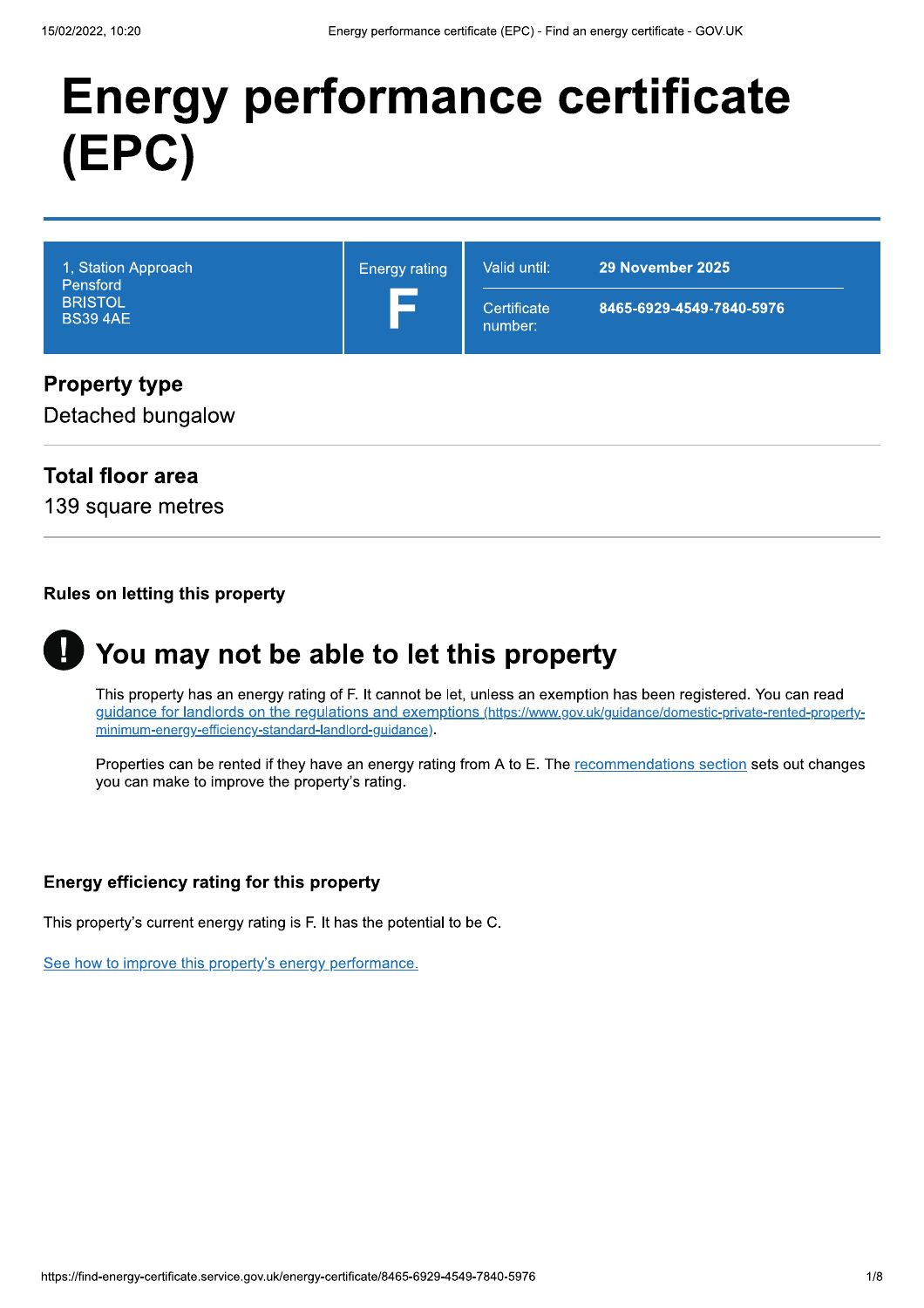| <b>Score</b> | <b>Energy rating</b> |              | <b>Current</b> | <b>Potential</b> |
|--------------|----------------------|--------------|----------------|------------------|
| $92 +$       |                      |              |                |                  |
| 81-91        | Β                    |              |                |                  |
| 69-80        | $\mathbf C$          |              |                | 79   C           |
| 55-68        | II.                  |              |                |                  |
| 39-54        |                      | Е            |                |                  |
| $21 - 38$    |                      | F            | 36 <br>F       |                  |
| $1 - 20$     |                      | $\mathbf{r}$ |                |                  |

The graph shows this property's current and potential energy efficiency.

Properties are given a rating from A (most efficient) to G (least efficient).

Properties are also given a score. The higher the number the lower your fuel bills are likely to be.

For properties in England and Wales:

- the average energy rating is D
- the average energy score is 60

#### Breakdown of property's energy performance

This section shows the energy performance for features of this property. The assessment does not consider the condition of a feature and how well it is working.

Each feature is assessed as one of the following:

- very good (most efficient)
- $\bullet$  good
- average
- $\bullet$  poor
- very poor (least efficient)  $\bullet$

When the description says "assumed", it means that the feature could not be inspected and an assumption has been made based on the property's age and type.

| <b>Feature</b> | <b>Description</b>                         | Rating    |
|----------------|--------------------------------------------|-----------|
| Wall           | Cavity wall, filled cavity                 | Good      |
| Wall           | Cavity wall, as built, insulated (assumed) | Good      |
| Roof           | Pitched, no insulation (assumed)           | Very poor |

https://find-energy-certificate.service.gov.uk/energy-certificate/8465-6929-4549-7840-5976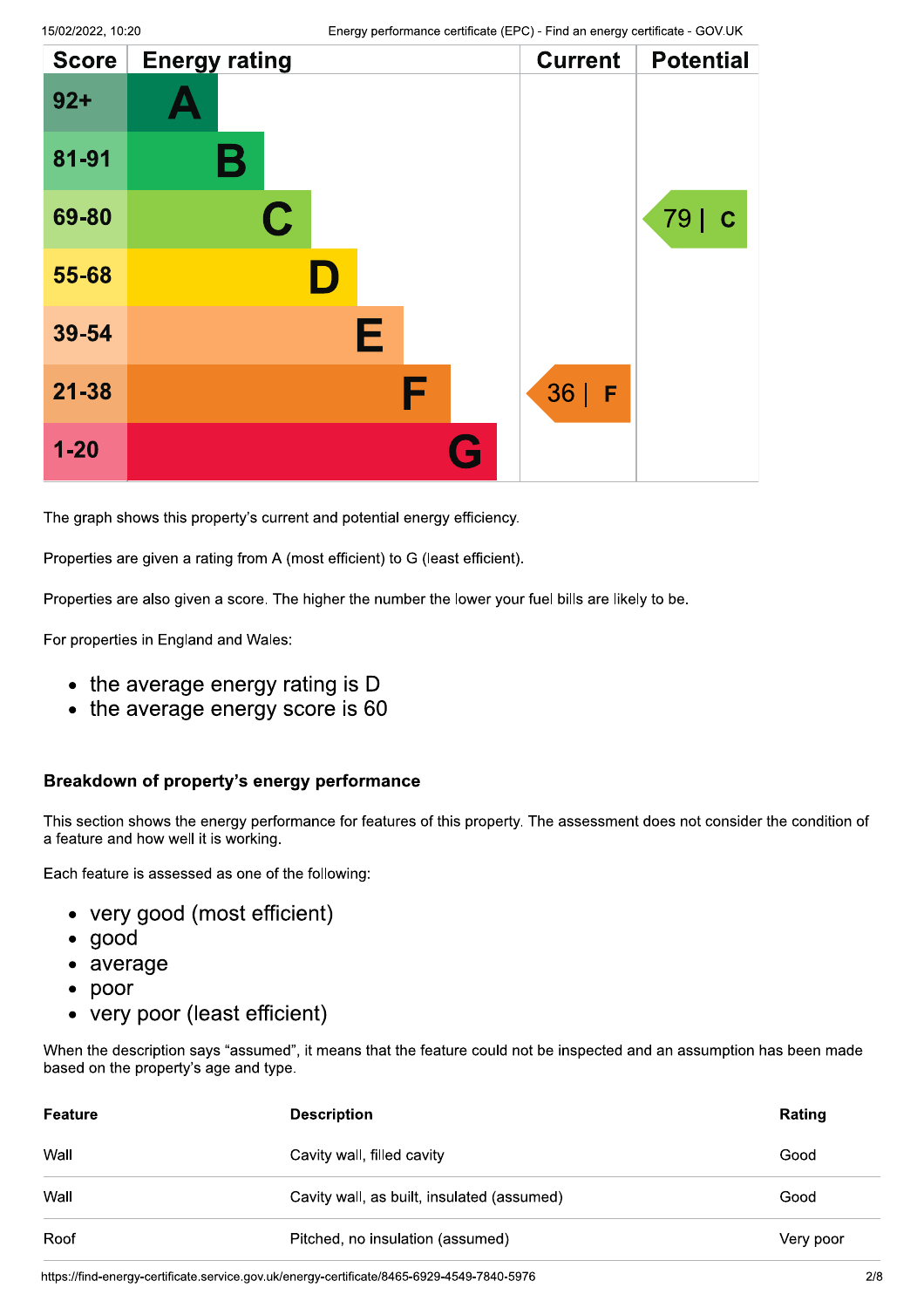15/02/2022, 10:20

Energy performance certificate (EPC) - Find an energy certificate - GOV.UK

| <b>Feature</b>       | <b>Description</b>                          | Rating  |
|----------------------|---------------------------------------------|---------|
| Roof                 | Pitched, insulated (assumed)                | Good    |
| Roof                 | Roof room(s), insulated (assumed)           | Good    |
| Window               | Fully double glazed                         | Good    |
| Main heating         | Boiler and radiators, oil                   | Poor    |
| Main heating control | Programmer, TRVs and bypass                 | Average |
| Hot water            | From main system                            | Poor    |
| Lighting             | Low energy lighting in 62% of fixed outlets | Good    |
| Floor                | Suspended, no insulation (assumed)          | N/A     |
| Floor                | Suspended, limited insulation (assumed)     | N/A     |
| Secondary heating    | Room heaters, dual fuel (mineral and wood)  | N/A     |

# **Primary energy use**

The primary energy use for this property per year is 282 kilowatt hours per square metre (kWh/m2).

#### What is primary energy use?

#### **Environmental impact of this property**

This property's current environmental impact rating is F. It has the potential to be D.

Properties are rated in a scale from A to G based on how much carbon dioxide (CO2) they produce.

Properties with an A rating produce less CO2 than G rated properties.

#### An average household produces

6 tonnes of CO<sub>2</sub>

#### This property produces

#### This property's potential production

#### 3.9 tonnes of CO2

10.0 tonnes of CO2

By making the recommended changes, you could reduce this property's CO2 emissions by 6.1 tonnes per year. This will help to protect the environment.

Environmental impact ratings are based on assumptions about average occupancy and energy use. They may not reflect how energy is consumed by the people living at the property.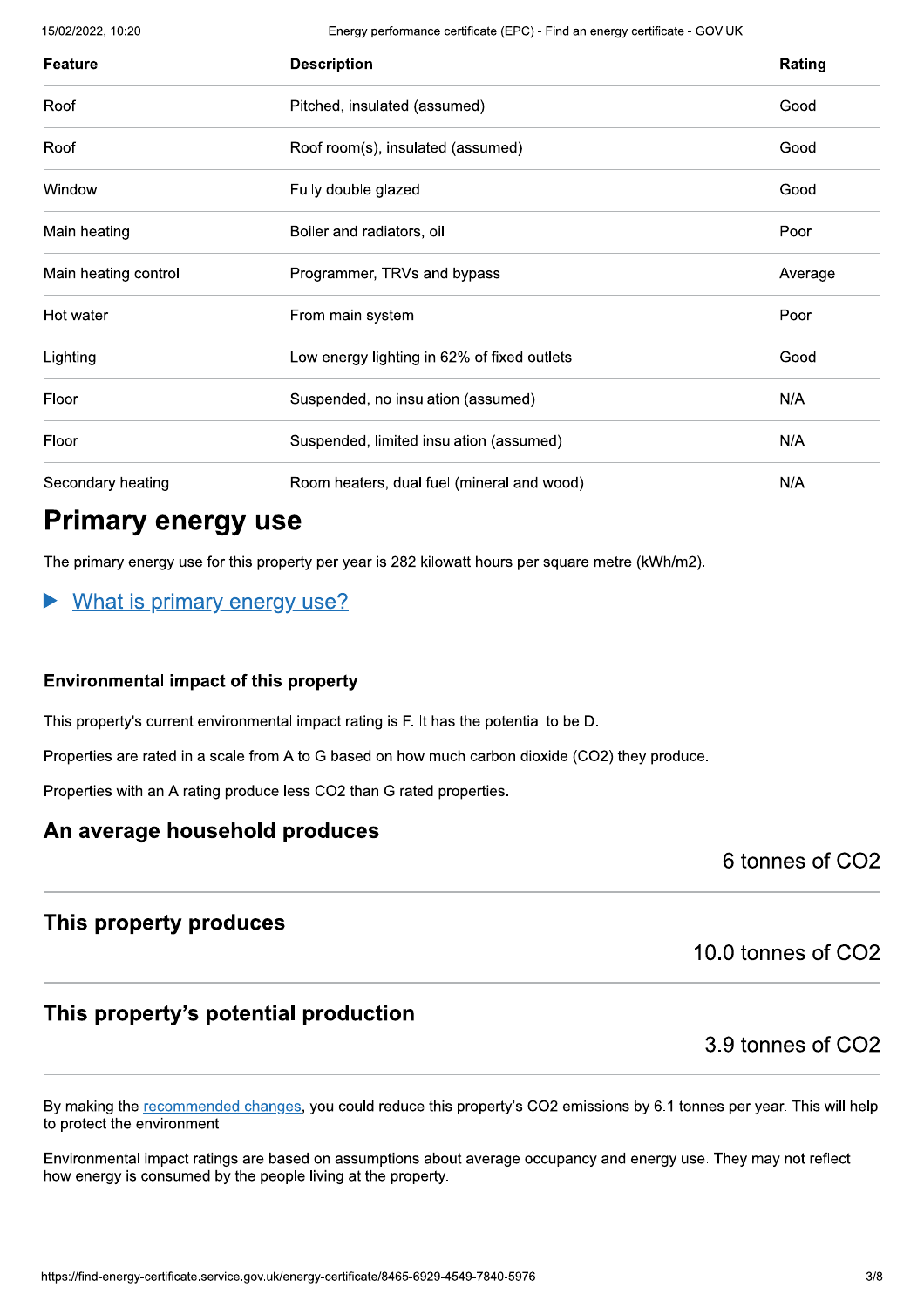|                                           | <b>Potential energy</b><br>rating                                                                                                                                                                                                                                                                                                                       |
|-------------------------------------------|---------------------------------------------------------------------------------------------------------------------------------------------------------------------------------------------------------------------------------------------------------------------------------------------------------------------------------------------------------|
|                                           |                                                                                                                                                                                                                                                                                                                                                         |
|                                           |                                                                                                                                                                                                                                                                                                                                                         |
| <b>Recommendation 1: Floor insulation</b> |                                                                                                                                                                                                                                                                                                                                                         |
|                                           | Energy performance certificate (EPC) - Find an energy certificate - GOV.UK<br>How to improve this property's energy performance<br>Making any of the recommended changes will improve this property's energy efficiency.<br>If you make all of the recommended changes, this will improve the property's energy rating and<br>What is an energy rating? |

# Recommendation 1: Floor insulation (suspended floor)

Floor insulation (suspended floor)

#### **Typical installation cost**

Typical yearly saving

Potential rating after carrying out recommendation 1

| <b>Recommendation 2: Low energy lighting</b> |  |  |  |  |  |
|----------------------------------------------|--|--|--|--|--|
|----------------------------------------------|--|--|--|--|--|

Low enerav liahtina

**Typical installation cost** 

#### Typical yearly saving

Potential rating after carrying out recommendations 1 and 2

# Recommendation 3: Heating controls (room thermostat)

Heating controls (room thermostat)

#### **Typical installation cost**

 $£350 - £450$ 

£800 - £1,200

£119

 $40$ |E

£25

£21

 $40|E$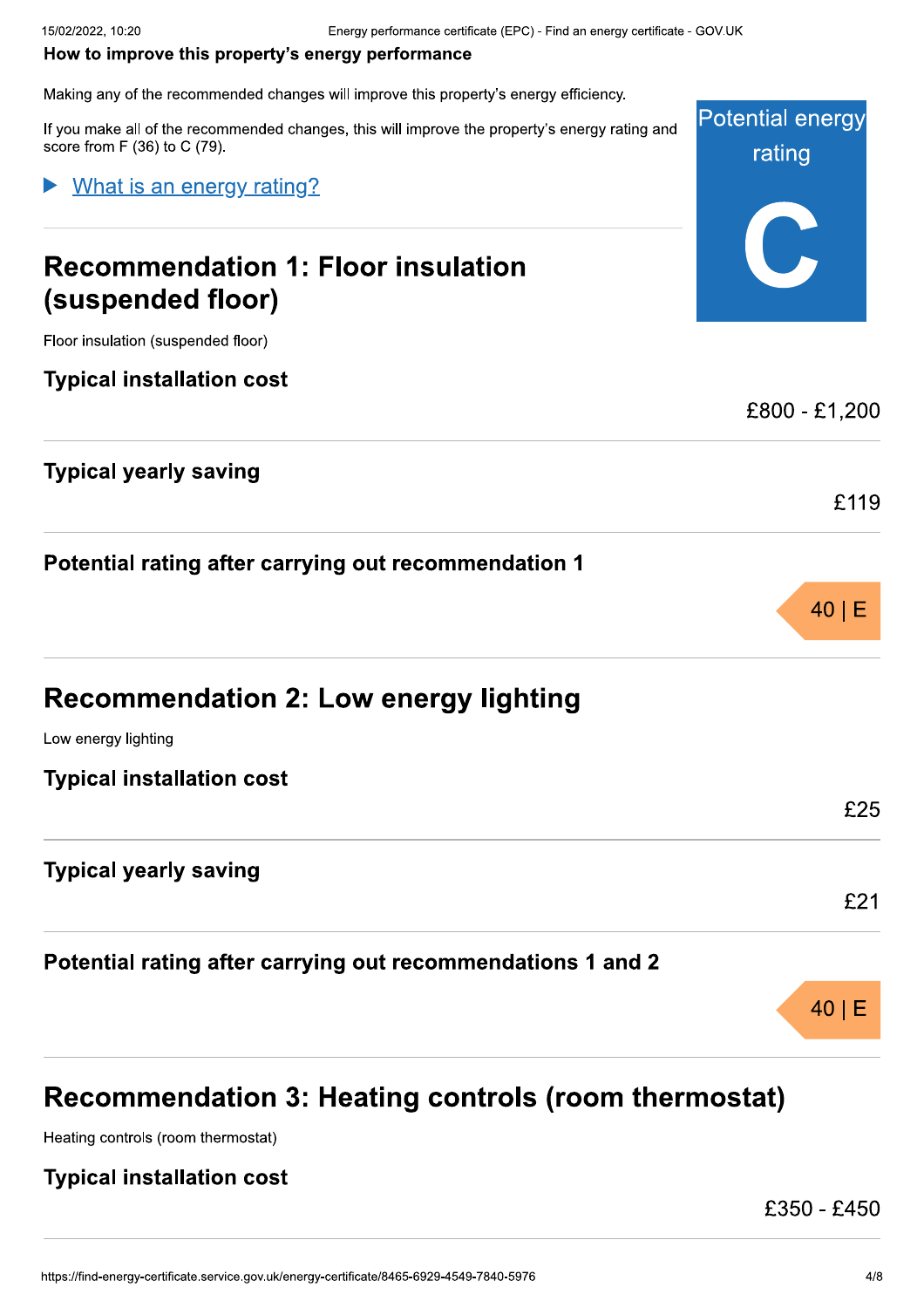|                                                                | t 11Z           |
|----------------------------------------------------------------|-----------------|
| Potential rating after carrying out recommendations 1 to 3     |                 |
|                                                                | $44 \mid E$     |
| Recommendation 4: Replace boiler with new condensing<br>boiler |                 |
| Condensing boiler                                              |                 |
| <b>Typical installation cost</b>                               |                 |
|                                                                | £2,200 - £3,000 |
| <b>Typical yearly saving</b>                                   | £312            |
| Potential rating after carrying out recommendations 1 to 4     |                 |
|                                                                | 55 D            |
| <b>Recommendation 5: Solar water heating</b>                   |                 |
| Solar water heating                                            |                 |
| <b>Typical installation cost</b>                               |                 |
|                                                                | £4,000 - £6,000 |
| <b>Typical yearly saving</b>                                   |                 |
|                                                                | £63             |
| Potential rating after carrying out recommendations 1 to 5     |                 |
|                                                                | $57$            |
|                                                                |                 |

# Recommendation 6: Solar photovoltaic panels, 2.5 kWp

Solar photovoltaic panels

# stallation cost<br>stallation cost<br>ertificate.service.gov.uk/energy-certificate/846 Typical installation cost

 $£5,000 - £8,000$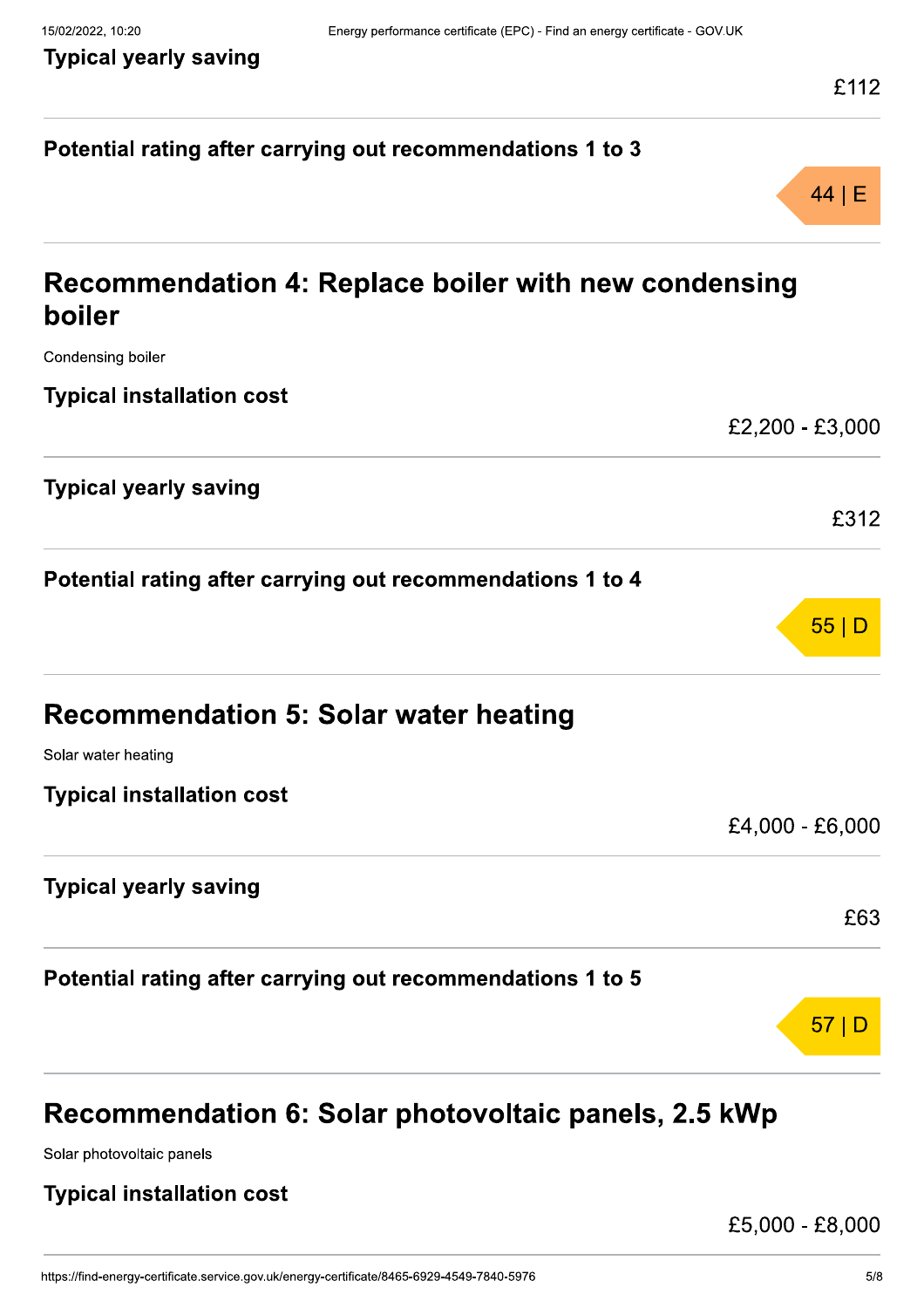**Typical yearly saving** 

| Potential rating after carrying out recommendations 1 to 6                                              |                   |
|---------------------------------------------------------------------------------------------------------|-------------------|
|                                                                                                         | 64 D              |
| <b>Recommendation 7: Wind turbine</b>                                                                   |                   |
| Wind turbine                                                                                            |                   |
| <b>Typical installation cost</b>                                                                        |                   |
|                                                                                                         | £15,000 - £25,000 |
| <b>Typical yearly saving</b>                                                                            |                   |
|                                                                                                         | £538              |
| Potential rating after carrying out recommendations 1 to 7                                              |                   |
|                                                                                                         | 79   C            |
| Paying for energy improvements                                                                          |                   |
| Find energy grants and ways to save energy in your home. (https://www.gov.uk/improve-energy-efficiency) |                   |
| <b>Estimated energy use and potential savings</b>                                                       |                   |
| <b>Estimated yearly energy cost for this property</b>                                                   |                   |
|                                                                                                         | £1900             |
| <b>Potential saving</b>                                                                                 |                   |
|                                                                                                         | £627              |

The estimated cost shows how much the average household would spend in this property for heating, lighting and hot water. It is not based on how energy is used by the people living at the property.

The estimated saving is based on making all of the recommendations in how to improve this property's energy performance.

For advice on how to reduce your energy bills visit Simple Energy Advice (https://www.simpleenergyadvice.org.uk/).

# **Heating use in this property**

Heating a property usually makes up the majority of energy costs.

#### Estimated energy used to heat this property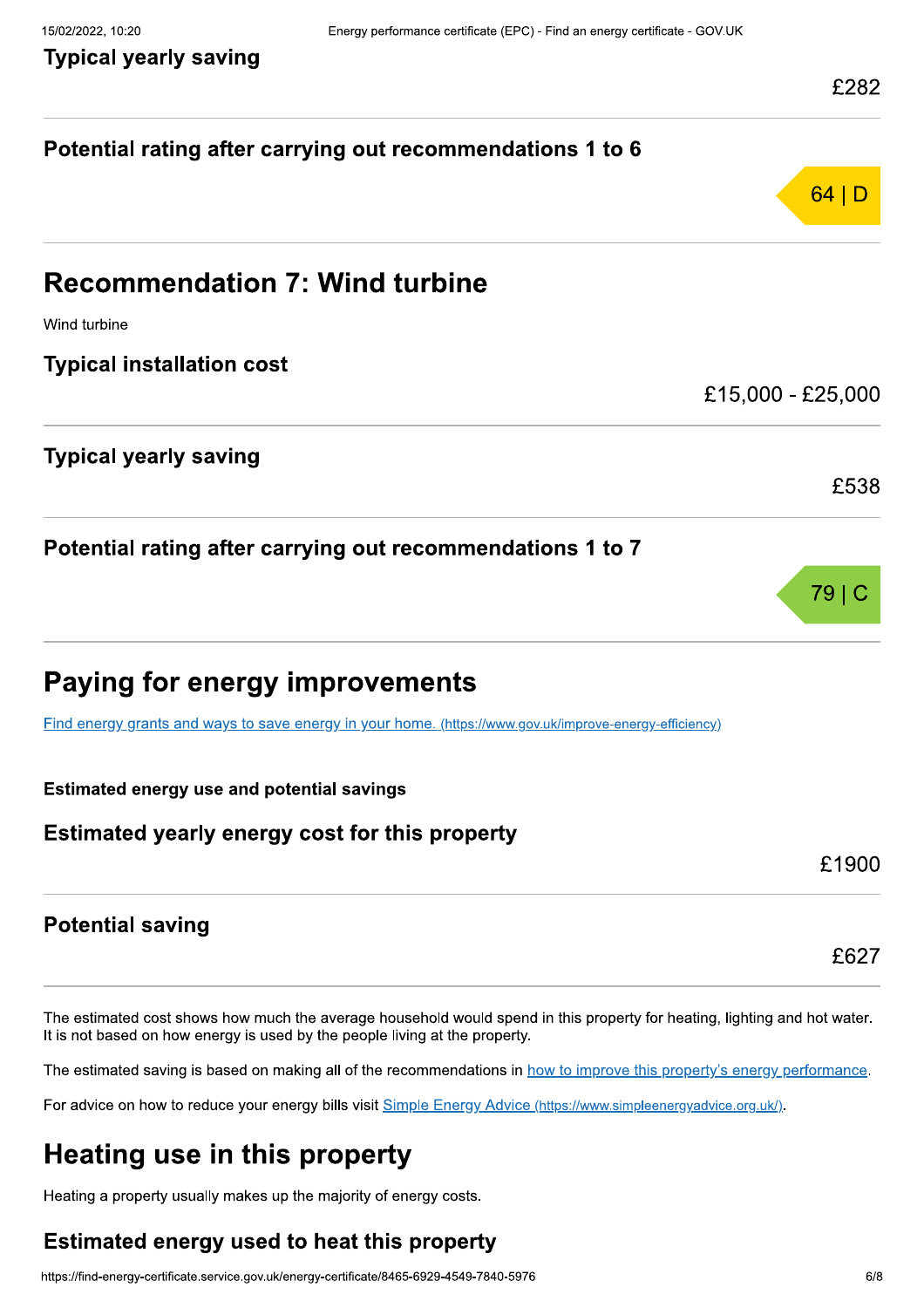#### **Space heating**

#### 17078 kWh per year

#### **Water heating**

2873 kWh per year

#### Potential energy savings by installing insulation

**Type of insulation** 

Amount of energy saved

#### **Loft insulation**

3846 kWh per year

You might be able to receive Renewable Heat Incentive payments (https://www.gov.uk/domestic-renewable-heat-incentive). This will help to reduce carbon emissions by replacing your existing heating system with one that generates renewable heat. The estimated energy required for space and water heating will form the basis of the payments.

#### Contacting the assessor and accreditation scheme

This EPC was created by a qualified energy assessor.

If you are unhappy about your property's energy assessment or certificate, you can complain to the assessor directly.

If you are still unhappy after contacting the assessor, you should contact the assessor's accreditation scheme.

Accreditation schemes are appointed by the government to ensure that assessors are qualified to carry out EPC assessments.

## **Assessor contact details**

#### **Assessor's name**

**Deborah Beckett** 

#### **Telephone**

01215231010

#### **Email**

nadaf@eco-residential.co.uk

### **Accreditation scheme contact details**

#### **Accreditation scheme**

Stroma Certification I td

#### **Assessor ID**

STRO016386

#### **Telephone**